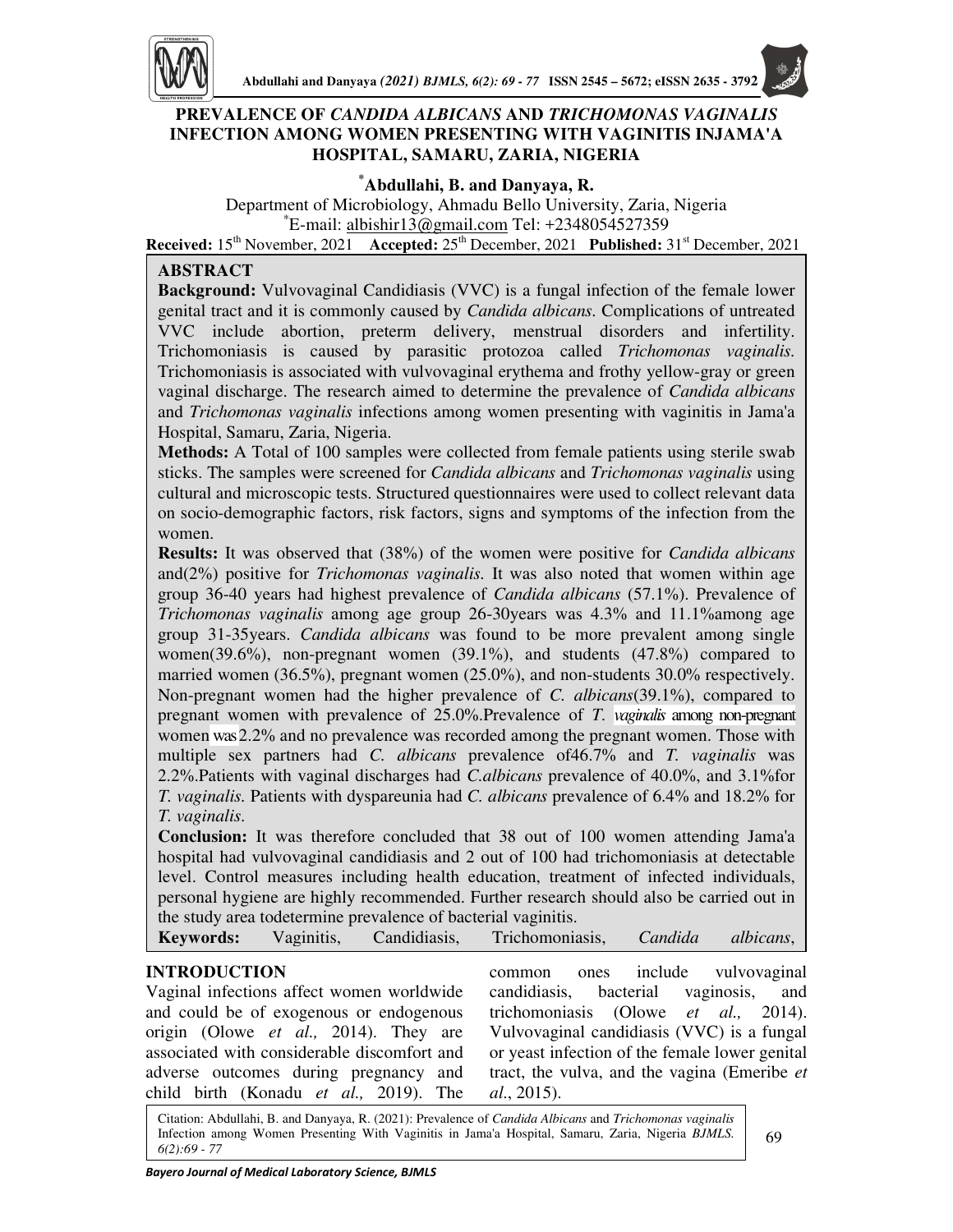It is caused by *Candida* spp commonly *C. albicans, C. glabrata and C. tropicalis*  (Sobel,2004). *Candida albicans* is the causative agent in most cases (El Ahmed *et al.,* 2012). Vulvovaginal candidiasis is asymptomatic in about 20 to 50% of healthy women (Ali, 2011). Approximately 75% of the female population suffers at least one episode during their lives (El Ahmed *et al.,*  2012). Pregnancy, diabetes mellitus, and antibiotic treatment are the most common predisposing factors (Cohen, 2000). Some studies have shown that vulvovaginitis has increased in the past three decades due to antifungal resistance in the *Candida* species and a change in women's health quality (Mohanty *et al.,* 2007). Symptoms are thought to be caused by an overgrowth of yeast and its penetration of vulvovaginal epithelial cells (Apalata *et al.,* 2014). The signs and symptoms of uncomplicated VVC include a thick cheese-like discharge associated with vaginal and vulvar pruritus, pain, burning, erythema, and/or edema. Dysuria and dyspareunia may also occur and may result in marital and sexual disharmony. Complications of untreated VVC in pregnancy include chorioamnitis, abortion, preterm delivery and congenital infection in the neonate. Other complications in the nonpregnant woman include pelvic inflammatory disease, infertility, pelvic abscess, and menstrual disorders (Nnadi and Singh 2017).

Trichomoniasis is caused by parasitic protozoa called *Trichomonas vaginalis* and it is the most prevalent non-viral sexually transmitted infection worldwide with an estimated 180 million infections acquired annually (Nelson and Macones, 2002). *Trichomonas vaginalis*is usually found in the vagina, cervix and periurethral gland (Workowski and Berman,2010). Approximately, 25% of women with trichomoniasis infection are asymptomatic. Symptomatic patients experience signs and symptoms such as vulvovaginal erythema,

dysuria, pruritus, edema, frothy yellow-gray or green vaginal discharge and an elevated pH (> 6) (Arlene*et al*., 2007).

Reproductive women are an appropriate group for studying vaginal infection. This is due to the risk of infection in pregnant and non-pregnant women. As such, this study will was conducted to determine the prevalence of *C. albicans* and *T. vaginalis*  with their associated socio-demographic and risk factors among women presenting with vaginitis in Jama'a Hospital, Samaru, Zaria, Nigeria.

### **METHODOLOGY**

#### **Study Area and Ethical Approval**

The study was carried out at Jama'a Hospital, Samaru, Zaria-Nigeria. Ethical approval was requested from the hospital management.

#### **Sample Size and Study Population**

The sample size was determined using data from a prevalence study conducted in Abuja, Nigeria with a prevalence of vulvovaginal candidiasis of 6.5%, as demonstrated by Anthony *et al*, (2015). Therefore, the minimum sample size required for this study with a 5% margin of error and 95% confidence level was 94. However, 100 High Vaginal Swab specimens were collected from women presenting with vaginitis and attending Jama'a Hospital Samaru, Zaria-Nigeria. The study population consisted of both pregnant and non-pregnant who were attending the hospital and presenting with vaginitis.

#### **Sample Collection**

High Vaginal Swab (HVS) sample was aseptically collected from the patients through the assistance of the medical laboratory scientists using sterile cotton swab stick.

The samples were labeled appropriately with patient's information regarding their ages and pregnancy status including trimester of pregnancy.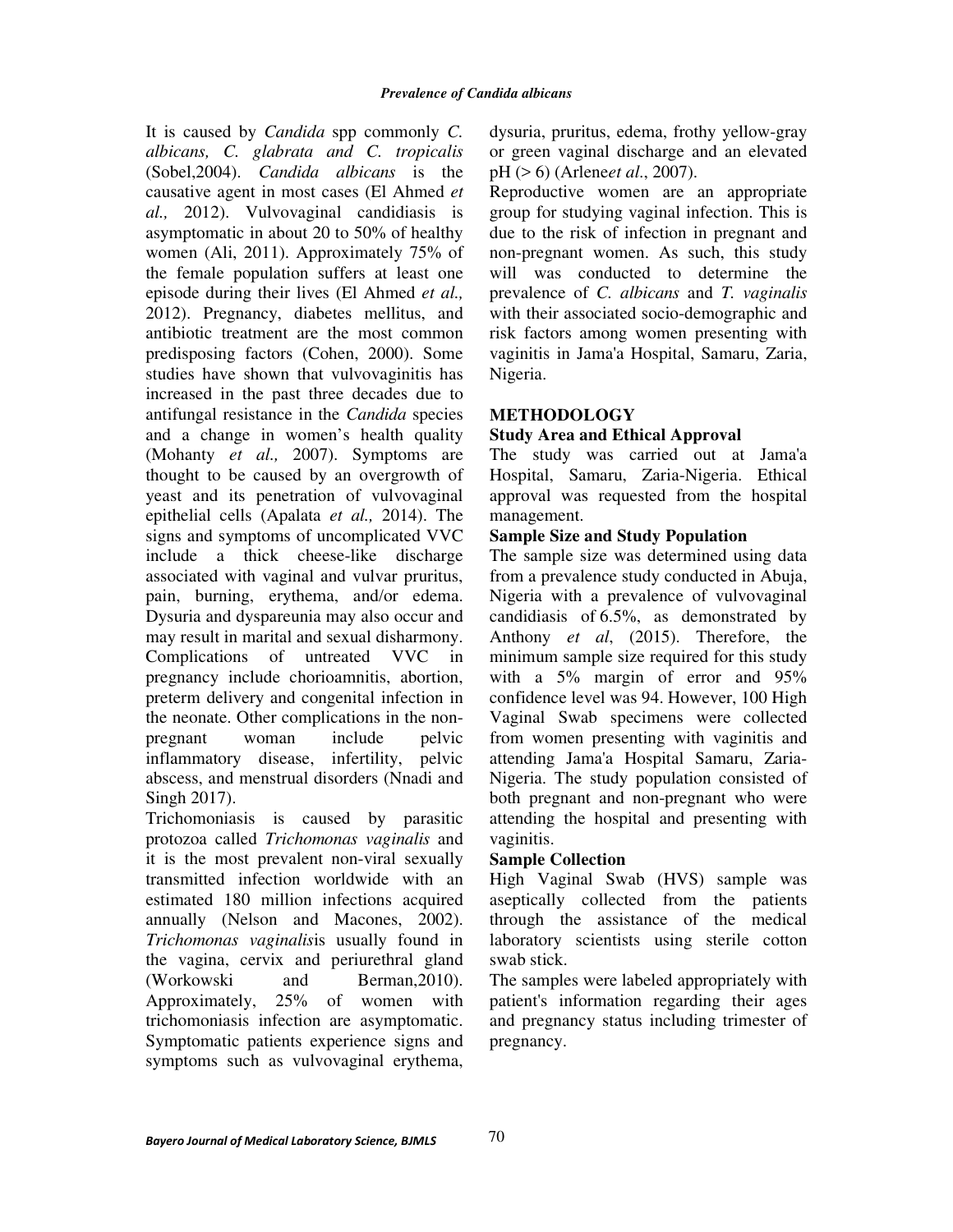Samples collected were immediately transported to the Microbiology Laboratory, Department of Microbiology, Ahmadu Bello University, Zaria, Nigeria for immediate analysis.

### **Identification of** *Trichomonas vaginalis*

Microscopic examination was carried out by suspending small portion of the discharge on the high vaginal swab in one drop of 0.85% of physiological saline and cover with cover slip. The wet mount preparations were then examined under X10 and X40 objectives. Using its characteristic morphology and darting motility, *T. vaginalis* can be identified (Akinbo *et al.,* 2017).

#### **Isolation and Identification of** *Candida albicans*

The samples collected were inoculated each on the surface of previously dried SDA plate. Primary inoculation was made using the cotton swab stick on each plate and streak out using sterile wire loop. The plates were kept at room temperature for 2-3 days and were examined for white cream colonies characteristic of *Candida* spp. A smear of the suspected *Candida* spp colony was prepared on a clean grease-free slide, air dry, heat fixed and Gram stained as described by Cheesbrough (2006). Abundant budding yeast cells with hyphae are indication of*C. albicans.*

#### **Germ-Tube Test**

Small inoculum of suspected *Candida* cultures was inoculated into 0.5 ml of human serum in a test tube and was incubated at 37°C for 3hours. After incubation, a loopfull of culture was placed on a glass slide, overlaid with a cover-slip and was then examined microscopically for the presence or absence of germ-tubes. Formation of germ tubes was seen as long tube like projections extending from the yeast cells with no constriction or septa at the point of attachment to the yeast cells. This is a confirmatory test for the identification of *Candida albicans* (Alembanch *et al.,* 2014).

#### **Statistical Analysis**

Data on socio-demography, risk factors and

symptoms of *Candida albicans* and *Trichomonas vaginalis* among the women were subjected to statistical analysis by chisquare and odd ratio of 95% confidence interval using IBM SPSS version 23.

## **RESULTS**

Out of 100 high vaginal swabs (HVS) examined, the overall prevalence of *Candida albicans* was 38 (38.0%), while the overall prevalence for *Trichomonas vaginalis* was 2 (2.0%) as shown in Figure 1.Table 1shows the prevalence of *C. albicans* and *T*. *vaginalis* in relation to age groups.

The highest prevalence of *C*. *albicans was* found in  $36-40$  years  $(57.1\%)$  age groups, while the lowest prevalence of *C*. *albicans w*as recorded in31-35 years(22.2%) age groups. *Trichomonas vaginalis was* only observed in the 26-30 years (4.3%) and 31-35 years  $(11.1\%)$  age groups.

Table 2 shows the prevalence of *C. albicans*  and *Trichomonas vaginalis* based on sociodemographic factors. Single women had highest prevalence of *C.albicans* (39.6%) than married women (36.5%), while for *T. vaginalis,* married women had (3.8%)andno occurrence was recorded for single women.

Those with secondary level of education had highest prevalence of *C*. *albicans*(54.5%) than those with primary education (50.0%)and tertiary education (38.9%), *Trichomonas vaginalis* was only observed among women with secondary level of education with prevalence of(4.5%). In relation to occupation, the highest prevalence of *C. Albicans* was recorded among students (47.8%), than employed women with (25.0%) and unemployed with (30.0%). Prevalence of *T. vaginalis* was observed among unemployed female patients (4.0%) and no record on students and employed female patients for *T. vaginalis*.

Table 3 shows the risk-factors associated with *Candida albicans* and *Trichomonas vaginalis* infections*.*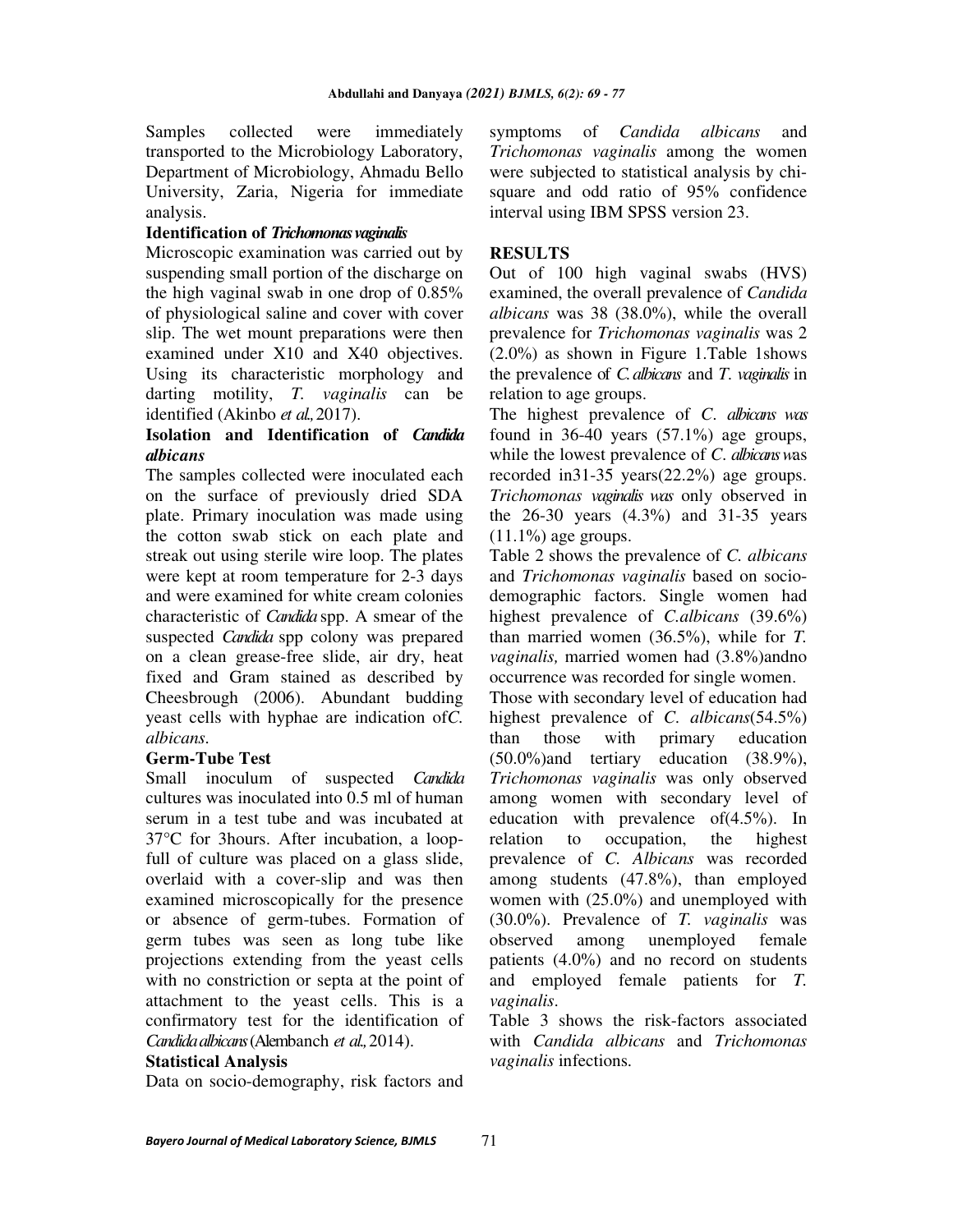In relation to pregnancy status, it was observed that non-pregnant women had the higher prevalence of *C. albicans* (39.1%), while pregnant women had the lower prevalence of (25.0%). Prevalence of *T*. *vaginalis* was observed among non-pregnant with (2.2%) and no prevalence was recorded among the pregnant women. In relation to multiple sex partners, *C. Albicans*  prevalence was 46.7% and *T. Vaginalis* was 2.2%.

Table 4 shows prevalence of the infections in relation to signs and symptoms. Patients with vaginal discharges had *C. albicans* prevalence of 40.0%, and of3.1% *T. vaginalis*. Patients with vaginal itching had *C. albicans* prevalence of 38.8% and 3.0% *T. vaginalis*. Patients with dysuria had *C. Albicans* prevalence of39.7% and 2.7% *T. vaginalis.* Patientswith dyspareunia had *C. Albicans* prevalence of 6.4% and 18.2% *T. vaginalis*.



**Figure 1: Prevalence of** *Candida albicans* **and** *Trichomonas vaginalis*

**Key:** n = Number of Sample Collected

| Age-<br>Group<br>(Years) | $\mathbf n$ | $\mathcal{C}$ .<br>albicans<br>$(\%)$ | $\chi^2$ | $P-$<br>value | <i>T. vaginalis</i> $\gamma^2$<br>$\left( \frac{9}{6} \right)$ |       | P-value |
|--------------------------|-------------|---------------------------------------|----------|---------------|----------------------------------------------------------------|-------|---------|
| $16-20$                  | 20          | 9(45.0)                               | 4.115    | 0.533         | 0(0.0)                                                         | 5.846 | 0.321   |
| $21 - 25$                | 39          | 16(41.0)                              |          |               | 0(0.0)                                                         |       |         |
| $26 - 30$                | 23          | 6(26.1)                               |          |               | 1(4.3)                                                         |       |         |
| $31 - 35$                | 9           | 2(22.2)                               |          |               | 1(11.1)                                                        |       |         |
| $36-40$                  | 7           | 4(57.1)                               |          |               | 0(0.0)                                                         |       |         |
| $41 - 45$                | 2           | 1(50.0)                               |          |               | 0(0.0)                                                         |       |         |

**Table 1: Prevalence of** *C. albicans* **and** *T. vaginalis in* **Relation to Age** 

**Key:** n = Number of Sample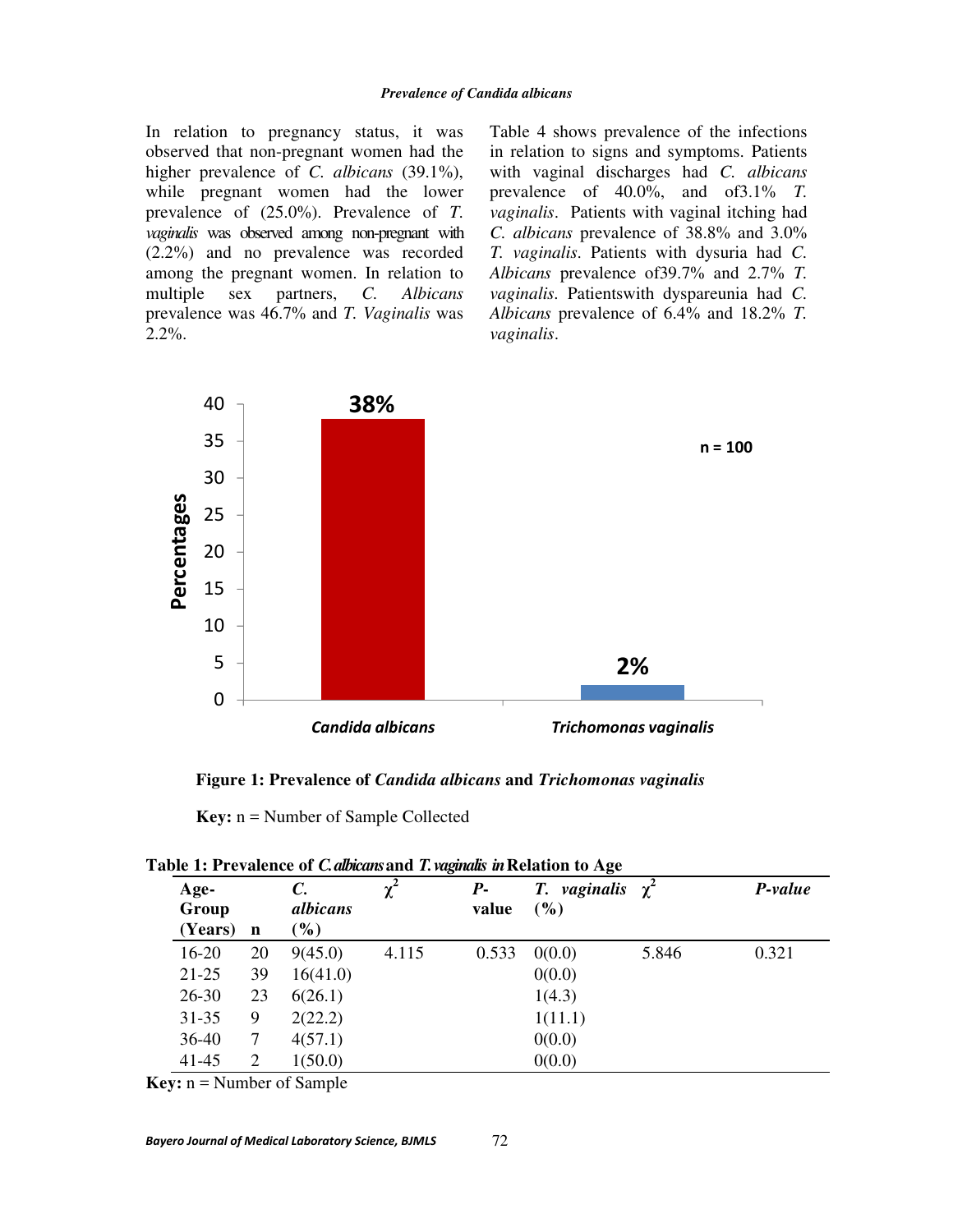| Socio-<br>Demographic | Category       |                | C. albicans<br>(%) | $\chi^2$ | $P-$<br>value | vaginalis<br>Т.<br>( %) | $\chi^2$ | $P-$<br>value |
|-----------------------|----------------|----------------|--------------------|----------|---------------|-------------------------|----------|---------------|
| Factor                |                | $\mathbf n$    |                    |          |               |                         |          |               |
| <b>Marital Status</b> | Married        | 52             | 19(36.5)           | 0.098    | 0.754         | 2(3.8)                  | 1.884    | 0.170         |
|                       | Single         | 48             | 19(39.6)           |          |               | 0(0.0)                  |          |               |
|                       | No response    | 21             | 8(38.1)            |          |               | 1(4.8)                  |          |               |
| Educational           | Informal       | 19             | 3(15.8)            | 6.669    | 0.154         | 0(0.0)                  | 2.708    | 0.608         |
| status                | Primary        | $\overline{c}$ | 1(50.0)            |          |               | 0(0.0)                  |          |               |
|                       | Secondary      | 22             | 12(54.5)           |          |               | 1(4.5)                  |          |               |
|                       | Tertiary       | 36             | 14(38.9)           |          |               | 0(0.0)                  |          |               |
| Occupation            | Employed       | 4              | 1(25.0)            | 3.530    | 0.171         | 0(0.0)                  | 2.041    | 0.360         |
|                       | Student        | 46             | 22(47.8)           |          |               | 0(.0.0)                 |          |               |
|                       | Unemployed     | 50             | 15(30.0)           |          |               | 2(4.0)                  |          |               |
|                       | N <sub>0</sub> | 21             | 8(38.1)            |          |               | 1(4.8)                  |          |               |
|                       | Response       |                |                    |          |               |                         |          |               |

**Table 2: Prevalence of** *Candida albicans* **and** *Trichomonas vaginalis* **Based on Socio-Demographic Factors** 

**Key:** n = Number of Sample

**Table 3: Prevalence of** *C. albicans* **and** *T. vaginalis* **Infections based on risk factors** 

| <b>Risk factor</b> |               | <i>C. albicans</i> $(\%) \ \gamma^2$ <i>P</i> -value |       |                 | $\gamma^2$ | <i>p</i> -value |
|--------------------|---------------|------------------------------------------------------|-------|-----------------|------------|-----------------|
| n                  |               |                                                      |       | $\mathcal{O}_0$ |            |                 |
|                    |               |                                                      |       |                 |            |                 |
| 55                 | 17(30.9)      | 2.608                                                | 0.016 | 1(1.8)          | 0.021      | 0.886           |
| 45                 | 21(46.7)      |                                                      |       | 1(2.2)          |            |                 |
|                    |               |                                                      |       |                 |            |                 |
| 92                 | 36(39.1)      | 0.624                                                | 0.430 | 2(2.2)          | 0.177      | 0.674           |
| 8                  | 2(25.0)       |                                                      |       | 0(0.0)          |            |                 |
|                    | $\sim$ $\sim$ |                                                      |       |                 |            | T. vaginalis    |

**Key:** n = Number of Sample

**Table 4: Prevalence of** *C. albicans* **and** *T. vaginalis* **based on symptoms** 

| <b>Symptoms</b> | Category       | $\mathbf n$ | <i>C.albicans</i> | $\chi^2$ | $P-$  | T. vaginalis | $\gamma^2$ | P-value |
|-----------------|----------------|-------------|-------------------|----------|-------|--------------|------------|---------|
|                 |                |             | $\mathcal{O}_0$   |          | value | $(\%)$       |            |         |
| Vaginal         | No             | 35          | 12(34.3)          | 0.315    | 0.574 | 0(0.0)       | 1.099      | 0.295   |
| discharges      | Yes            | 65          | 26(40.0)          |          |       | 2(3.1)       |            |         |
| Vaginal         | N <sub>0</sub> | 33          | 12(36.4)          | 0.056    | 0.831 | 0(0.0)       | 1.005      | 0.316   |
| itching         | Yes            | 67          | 26(38.8)          |          |       | 2(3.0)       |            |         |
| Dysuria         | N <sub>0</sub> | 27          | 9(33.3)           | 0.342    | 0.559 | 0(0.0)       | 0.755      | 0.385   |
|                 | Yes            | 73          | 29(39.7)          |          |       | 2(2.7)       |            |         |
| Dyspareunia     | No             | 89          | 34(38.2)          | 0.014    | 0.906 | 0(0.0)       | 16.512     | 0.000   |
|                 | Yes            | 11          | 4(36.4)           |          |       | 2(18.2)      |            |         |

**Key:** n = Number of Sample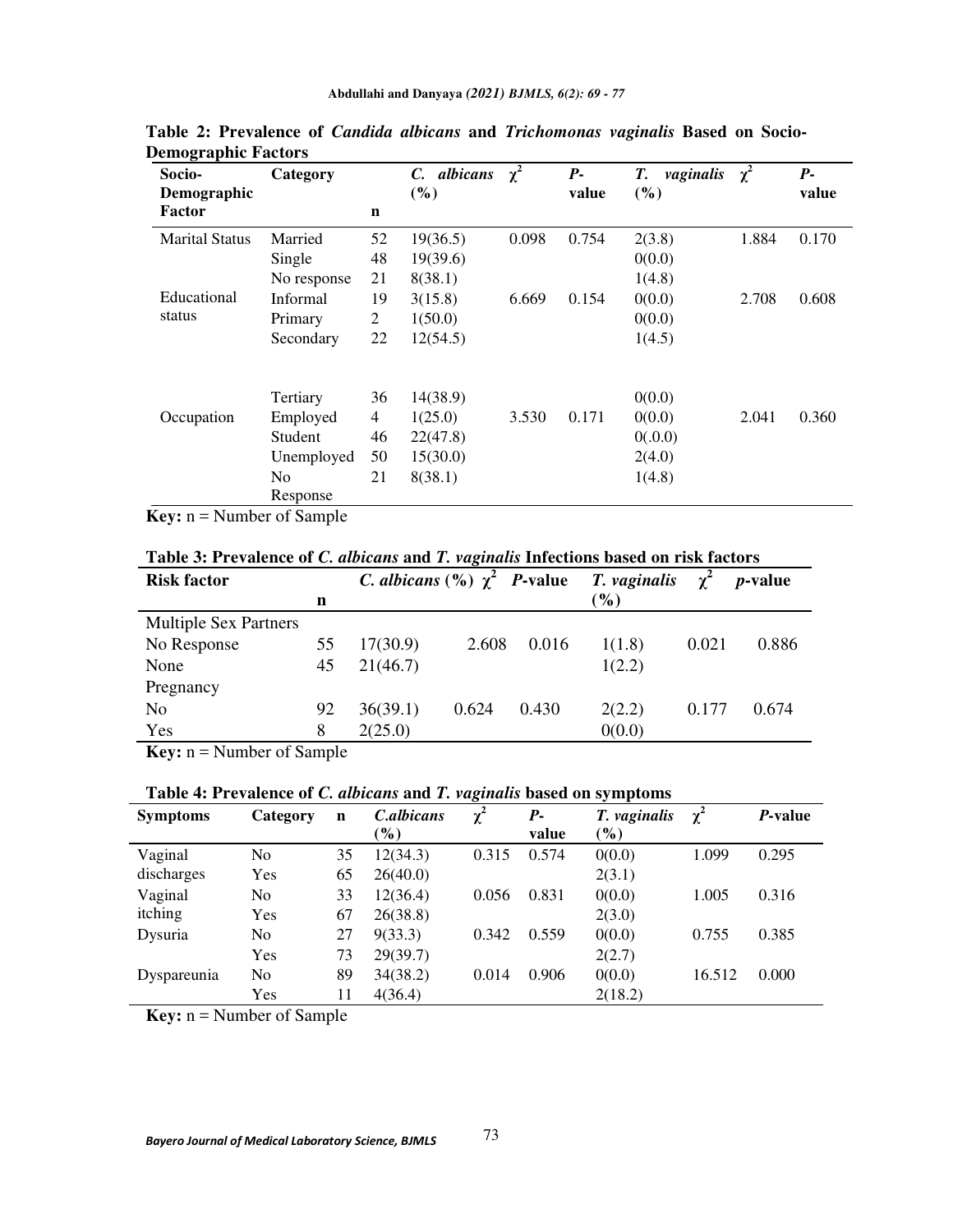### **DISCUSSION**

From the results, 38% prevalence of Vulvovaginal candidiasis (VVC) and 2% of trichomoniasis ware obtained. The prevalence patterns were similar to the ones reported by Olowe *et al.* (2014), in Southwestern Nigeria where prevalence of vulvovaginal candidiasis was 36%, while that of trichomoniasis was 2%. However, our vulvovaginal candidiasis prevalence was higher than 10% reported in Abakaliki, South-Eastern Nigeria by Alo *et al.* (2012), and this may be due to variation in study time. The prevalence of trichomoniasis was lower than vulvovaginal candidiasis and seems to have declined when compared with earlier reports (Taylor *et al.,* 2013). The low prevalence of trichomoniasis in this research could be due to self-medication of trichomoniasis, high socioeconomic status of the women sampled or improved personal hygiene. This agrees with report of Okonko *et al.* (2012), who reported 1.5% prevalence of *T. vaginalis* in Ibadan; and Adeoye and Akande (2007), who also reported 0.6% prevalence in Lagos. Trichomoniasisis a disease mainly in women, where it may be asymptomatic (Uneke *et al.,* 2005); this may suggest its lower prevalence. The low prevalence of trichomoniasis in our study may also be attributed to the test method used. A study by Asmah, concluded wet mount method had very low sensitivity in detecting trichomoniasis using (PCR) as the gold standard (Asmah, 2018).The higher index of infection by *Candida albicans* in our study was in consistent with the ones reported in other studies that have determined it to be the principal cause of vaginitis in Europe (Kent, 1991). The prevalence has also been reported to be higher in specific regions, such as in the Mining Triangle of Brazil (Abad and Lima, 2001).

It was also observed that all the age groups had high prevalence of candidiasis. The age group36-40 years had the highest prevalence (57.1%), followed by age group 41-45 (50.0%), while age group16-20 had 45.0%.

This is not surprising as the distribution by age corresponds with the age in which most females ovulate; ovulation is very common in females not younger than 16 years or older than 45; and it is one of the risk factors associated with candidiasis. During this period, the ovary produces adequate amount of estrogen, which favours Candida growth by maintaining the acidic pH in the vagina and enhancing the yeast adherence to vaginal epithelial cells (Adetunde *et al.,*  2011). Poor vaginal hygiene practices may also accounted for high prevalence of candidiasis in our study population. The age groups 26-30 and 31-35 years had 4.3% and 11.1% prevalence of trichomoniasis respectively, while it was not detected in other age groups. This may be as a result of the fact that female age groups 26-30 and 31-35 years are more sexually active than other age groups. However there was no significant association between the age and the vaginal infections with  $p$ -value  $>0.05$ . The infections rate may also be attributed wearing of tight fitted clothes without air spaces and use of broad spectrum antibiotic which are the predisposing factors for candida and trichomonas infection (Ahmad *et al.,* 2016).

It was found that 36.5% of the married women were infected with Candida (candidiasis), and 3.8%of the married women were infected with trichomoniasis, this presupposed that sexual activities have some effect on candidiasis and trichomoniasis. This presumption agreed with report by (Tanko and Mukhtar, 2009). Pregnancy does not appear to affect prevalence of candidiasis in this research,

because the highest prevalence rate of candidiasis 39.1% and trichomoniasis2.2% was found among non-pregnant women. However there was no significant association between the pregnancy status and the vaginal infections with *p*-value >0.05. This could be due to improvement in the hygiene of the pregnant women, or visitation to ante-natal clinics regularly.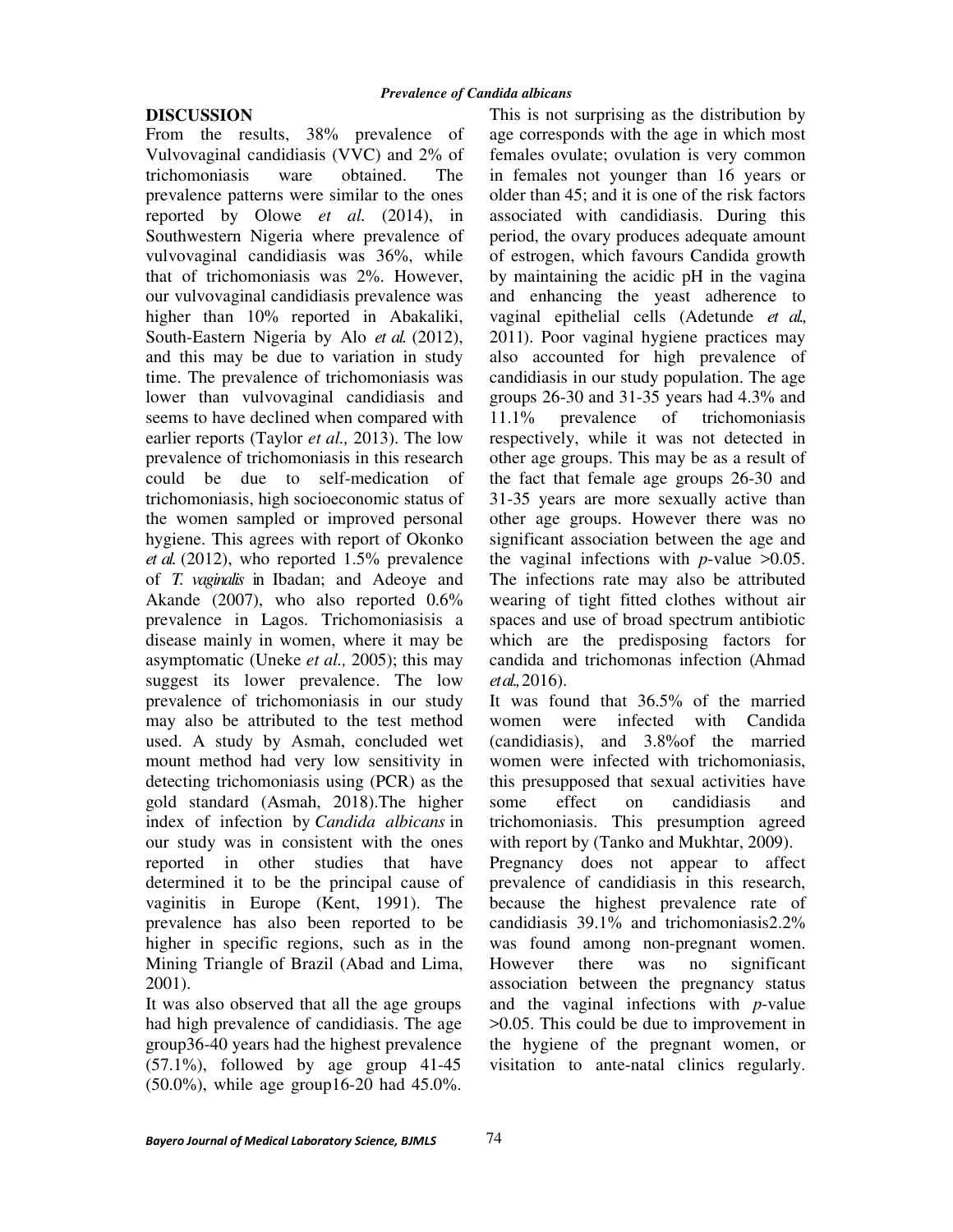However, this contradicts report by Zira and Machido (2009), who reported a higher prevalence of candidiasis among pregnant women attending General Hospital Birnin Kudu, and report of Omorodion (2018), with higher prevalence of trichomoniasis among pregnant women in Zaria.

High prevalence of *Candida albicans* was found among students 47.8% compared to unemployed 30.0% and employed 25.0% female patients and high prevalence of trichomoniasis was found among unemployed 4.0%. This could be attributed to student and unemployed women's involvement in sexual activities, unprotected sex, multiple sex partners and other predisposing factors. This suggestion agreed with report of Okonko *et al*.(2012), who reported that sexually transmitted diseases are more prevalent among sexually active women. *Candida albicans* was found to be the most frequent cause of candidiasis in this research (38%). This is due to the ability of *Candida albicans* to adhere to vaginal epithelial cells readily. This agrees with report of Zira and Machido (2009).

Vaginal discharges, vaginal itching and dysuria were not found to beassociated with vulvovaginal candidiasis and trichomoniasis in this study. Though, there was high prevalence of vulvovaginal candidiasis among patients with vaginal discharges, vaginal itching and dysuria symptoms, but they were not associated with the infections. However there was significant association between dyspareunia and trichomoniasis  $(18.2\%)$  in this study with *p*-value <0.05. This agrees with report of Ijeoma*et al*. (2018).

## **CONCLUS**I**ON**

It was observed that (38%) of the 100 female patients sampled were positive for vulvovaginal candidiasis and (2%) were positive for trichomoniasis*.* There was higher prevalence of vulvovaginal candidiasis among the studied population than trichomoniasis. Prevalence of vulvovaginal

candidiasis was high amongall the age groups. Age group 36-40 years had the highest prevalence (57.1%), followed by age group 41-45 (50.0%), while age group  $16-20$ had 45.0%. Single women had 39.6%prevalence of vulvovaginal candidiasis and 0.0% of trichomoniasis, while marriedwomen had 36.5%prevalence of vulvovaginal candidiasis and 3.8% of trichomoniasis.Those with secondary educational status had 54.5% prevalence of vulvovaginal candidiasis and 4.5% of trichomoniasis. Women with primary educational status had 50.0%prevalence of vulvovaginal candidiasis and 0.0% of trichomoniasis.Students had 47.8%prevalence of vulvovaginal candidiasis and 0.0% of trichomoniasis.Women with no multiple sex partners had 46.7% prevalence of vulvovaginal candidiasis and 2.2% of trichomoniasis. Outof the 92non-pregnant women sampled, 39.1% were positive for vulvovaginal candidiasis, while, 2.2% were positive for trichomoniasis. There was significant association between women with dyspareunia and trichomoniasis in this study and they have infection rate of 18.2%.Other symptoms were not found to be associated with the infections in this study.

## **RECOMMENDATION**

There is a need to educate women on sexually transmitted diseases (STDs), personal hygiene because they predispose women to *T. vaginalis* and *C. albicans*  infections respectively. Laboratory staff should analyze samples immediately after collection, especially when trichomoniasis is suspected. Newer and effective drugs for STDs should be produced and sold at subsidies prices.

## **ACKNOWLEDGEMENT**

Our profound gratitude goes to the Management of Jama'a Hospital, Samaru, Zaria-Nigeria, for the ethical approval given to carry out this research.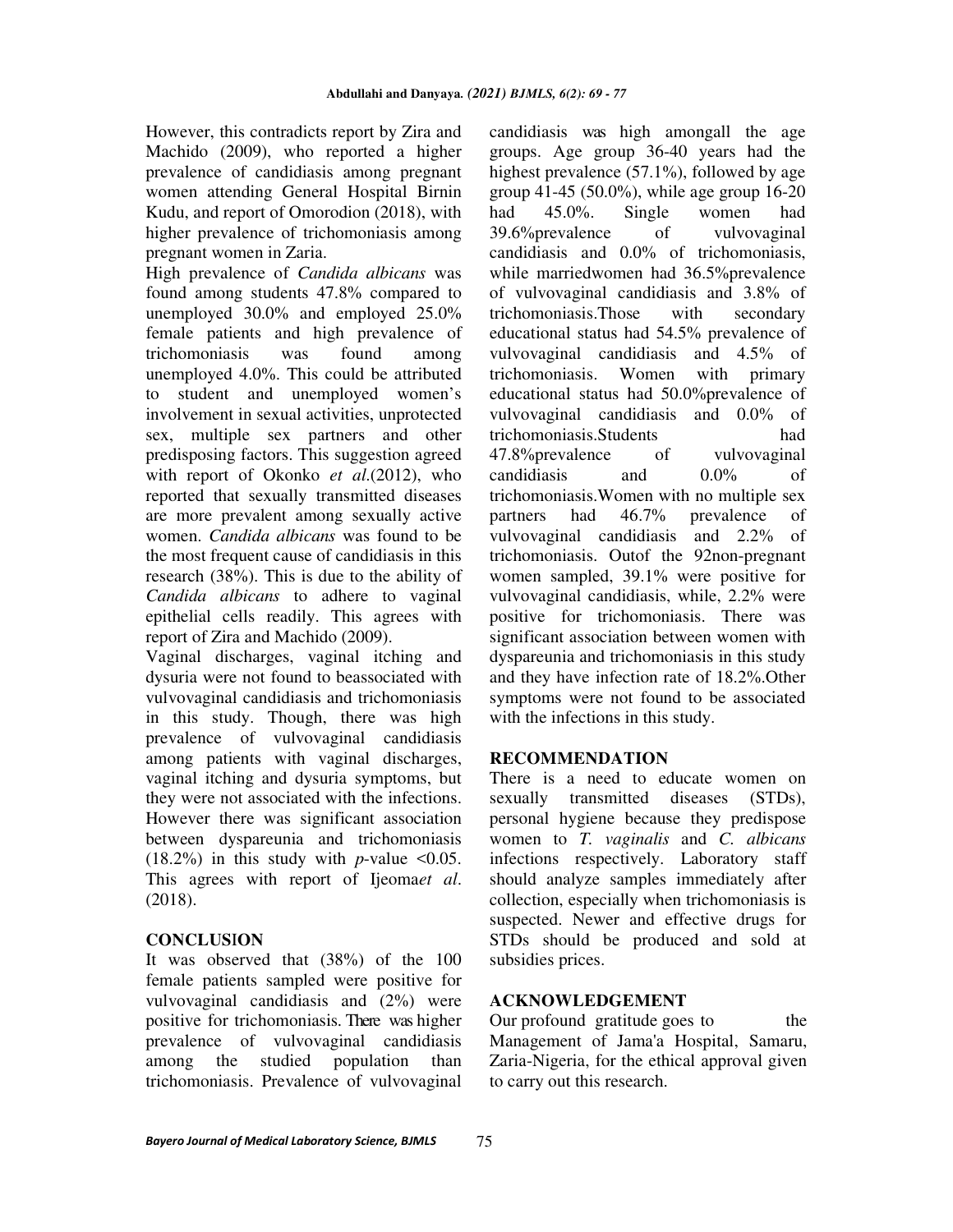Also, we acknowledge the technical assistance and support rendered by staff of

#### **REFERENCES**

- Adad, S. J., de Lima, R. V., Sawan, Z. T., Silva, M. L., de Souza, M. A., Saldanha, J. C., Falco V. A., da Cunha, A. H. and Murta, E. F. (2001). Frequency of Trichomonas Vaginalis, Candida sp and Gardnerella Vaginalis in Cervical-Vaginal Smears in Four Different Decades. *Sao Paulo Med J/Rev Paul Med;* 119: 200-205.
- Adeoye, G. O., and Akande, A. H. (2007).Epidemiology of *Trichomonasvaginalis* among Women in Lagos Metropolis, Nigeria*. Pakistan Journal of Biological Sciences*; 10(13**)**: 2198-2201
- Adetunde, L. A., Glover, R. K. L. and Awo, O. (2011).The Investigation of *Candida albicans* Infections among Teenagers Reporting at the Tamale Teaching Hospital (TTH) with Vaginal Discharge Problems. *International Journal of Research in Environmental Science and Technology*;4: 47-51
- Ahmad, M. M., Yahaya, G., Shu'aibu, I. and Abdullahi I. (2016).Urinary Tract Infections among Female Patients attending Birnin Kudu General Hospital, Jigawa, *Nigeria. Dutse Journal of Pure and Applied Sciences*;2(1): 166-170
- Akinbo, F. O., Mokobia, C. N. and Ande, *A.*  B. (2017).Prevalence of Trichomoniasis among Pregnant Women in Benin City. *Sahel Med J*; 20:67-71.
- Alembanch, I, Desbash, D. and Chandrahe, K. (2014). Candidiasis among Pregnant Women *International Journal of Pharmaceuticals and Health care Research* (21): 15-23
- Ali, J. (2011). Detection and Prevalence of Candida Isolates among Patients in Ibadan, Southwestern. *Nigeria J Microbiol Biotech Res*; 1(3): 176–84.

the Hospital during the collection of samples for this study.

- Alo M.N, Anyim C, Onyebuchi A.K, Okonkwo E.C. (2015). Prevalence of Asymptomatic Co-Infection of Candidiasis and Vaginal Trichomoniasis among Pregnant Women in Abakaliki, South-Eastern Nigeria. *Journal of Natural Sciences Research*;2:87-91
- Anthony, U. E., Idris, A. N., Justus, O. and Alinwachukwu, L. I. (2015).Prevalence of Vulvovaginal Candidiasis among Non-Pregnant Women attending a Tertiary Health Care Facility in Abuja, Nigeria *Research and Reports in Tropical Medicine*; 6: 37–42
- Apalata, T., Longo-Mbenza, B., Sturm, *A.*  W., Carr, W. H. and Moodley, P. (2014).Factors Associated with Symptomatic Vulvovaginal Candidiasis: A Study among Women attending a Primary Healthcare Clinic in Kwazulu-Natal, South Africa.*Ann Med Health Sci Res;*4(3): 410–416
- Arlene, C. S., William, C. M., Marcia, M. Hobbs, J. R., Schwebke, P. A., Leone, H. S., Julius, A. and Myron, S. C. (2007). *Trichomonasvaginalis* Infection in Male Sexual Partners: Implications for Diagnosis, Treatment, and Prevention. *Clin Infect Dis*; 44(1): 13–22
- Asmah, R. H., Agyeman, R, O., Nkrumah, N. O., Blankson, H.,Awuah-Mensah, G., Cham, M., Asare, L. and Ayeh-Kumi, P. F. (2018). *Trichomonasvaginalis* Infection and the Diagnostic Significance of Detection Tests among Ghanaian Outpatients. *BMC Womens Health*; 18(1): 206
- Chessbrough.(2006). District Laboratory Practice in Tropical Countries, Part 2 Edition Cambridg press, Cambridge, UK. 189-193